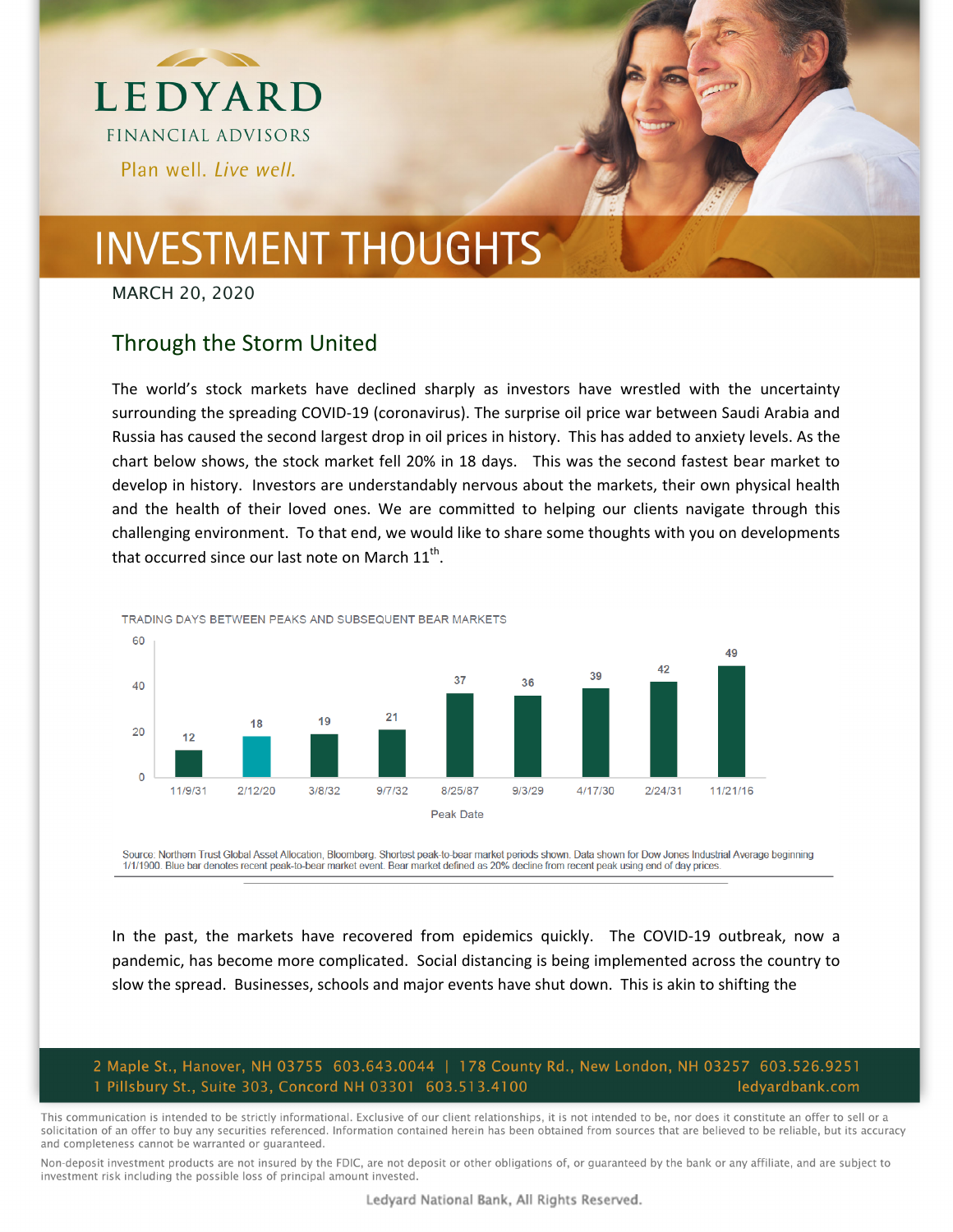economy from moderate highway speed to low gear. It ensures that economic metrics will slow significantly in second quarter. Weakness will probably last into the third quarter and lead to a recession (defined as two consecutive quarters of negative growth).

The length and depth of the contraction in economic activity will depend on how long it takes for the coronavirus to peak and subside. The good news is that the containment and mitigation efforts appear to have been successful in China (including Hong Kong), South Korea and Singapore. China reports that 90% of their state owned enterprises have resumed work. Apple and Starbucks have now reopened most of their stores in China. New coronavirus cases peaked and receded in China and South Korea in a period of about eight weeks. While I am optimistic that the coronavirus will pass in the US, it will likely take longer. The US was slower to act. As a democratic nation, it is harder to lock down entire cities as China did. Unlike South Korea, we did not have enough testing kits available in the early days. As shown below, the goal is to flatten the curve and slow the growth rate of the virus so that it will not overwhelm our healthcare system. If we are successful, the mortality rate will be lower because doctors will be able to provide better care to the most serious cases. It will also mean that we have to practice social distancing longer which will delay the economic recovery.



Government policy initiatives will not cure the coronavirus but are essential to mitigate its effects. The Federal Reserve has thrown everything but the kitchen sink, and then the kitchen sink, at this problem. They made two emergency cuts to the Fed Funds rate, bringing it to zero. They have also taken steps to add a significant amount of liquidity to the markets. This is necessary because liquidity conditions have been poor which has amplified volatility and created stress in the plumbing of the financial markets.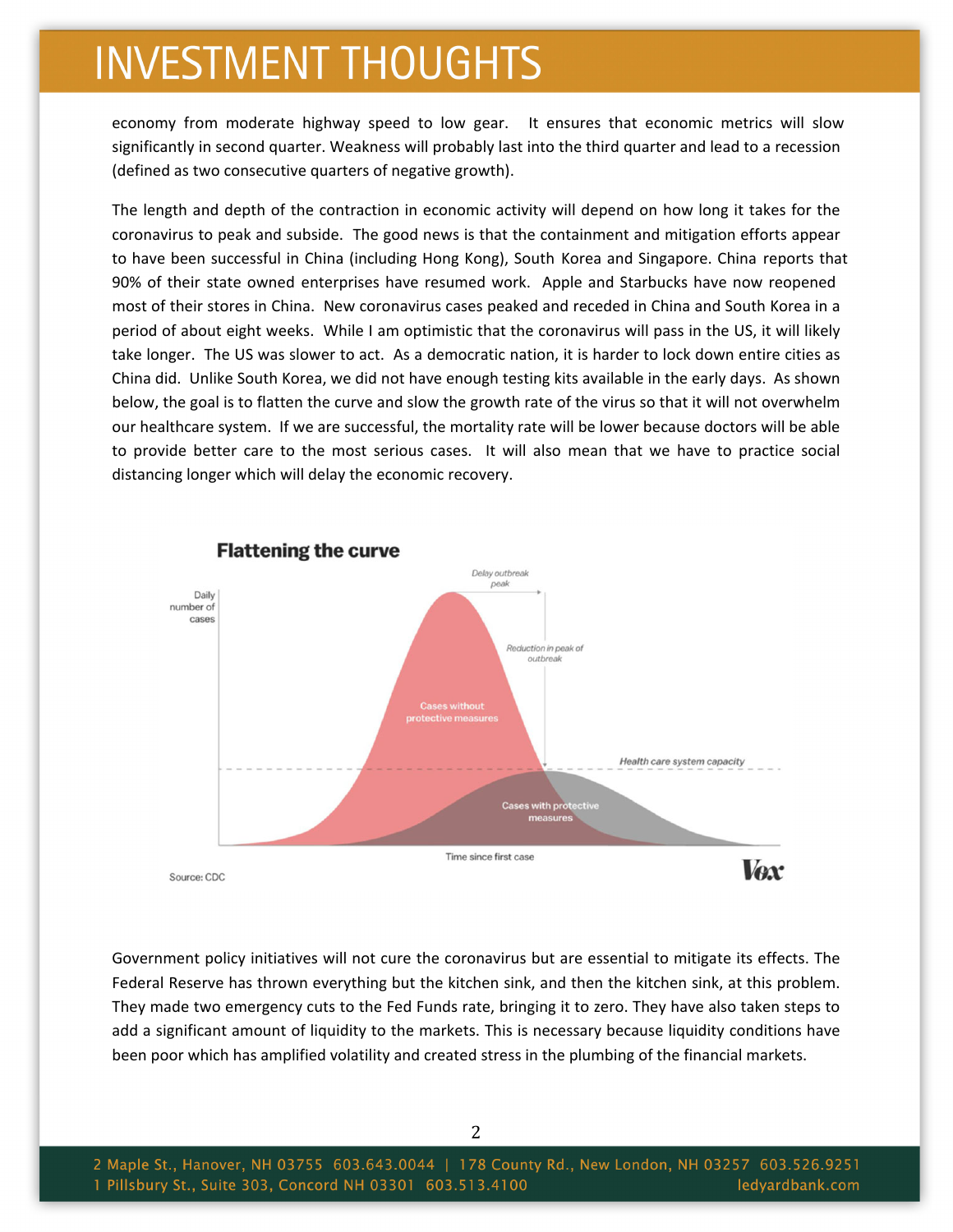This is partly an unintended consequence of post-financial crisis regulation to shore up the banks. Bank traders are now less willing and able to hold inventories of securities and take the other side of trades.

Fiscal policy (government spending and tax cuts) will help reduce the fallout by providing businesses and consumers with financial relief. Congress is considering a third stimulus bill of more than \$1 trillion, which represents about 5% of annual GDP. Divided politics may slow passage of this bill. We hope this will not be the case as neither party will want to appear to be obstructionist during such a difficult period. This package will likely include sending money directly to Americans. This will be necessary as the unemployment rate will increase. Workers in parts of the service sector such as local restaurants and independent workers in the "gig economy," such as Uber drivers, are most at risk as they often live paycheck‐to‐paycheck. Many do not have savings and will need to pay their rent and cover other living expenses. Fiscal policy will also provide help to certain industries impacted by the coronavirus such as the airlines.

During market declines such as this, investors are always tempted to sell stocks. Given the negative headlines, this may seem like a reasonable decision. Unfortunately, selling after such a sharp decline often backfires. The markets are a discounting mechanism. As such, they are already discounting a lot of bad news that is expected in the future. The markets were quick to discount the negative economic implications of the spreading coronavirus. They may be quick to sniff out the recovery when it comes.

I started in the investment management business a year before the crash of 1987. The market declined 22% in one day. I remember the horror of that "Black Monday," how fear gripped investors and led to myopic thinking. Some could not visualize a better future and opted to get out and wait for things to settle down. They missed the recovery which came quickly and they struggled to get reinvested. Timing the market is extremely difficult. The investors that fared the best were those who remained disciplined and focused on their long-term objectives. This lesson has stuck with me to this day. I have lived through over fifteen market crises and/or crashes of varying magnitudes since. I have observed time and time again that maintaining a disciplined approach is what matters most. Since that frightful day in 1987, the S&P 500 Index increased from 250 to 2,400 ‐‐ and that does not include all the dividends paid to investors over that 33 year period!

Your investment team at Ledyard has been busy. As we grind through this challenging environment, we remain focused on the fundamentals of our investments. We are taking advantage of market weakness to upgrade portfolios. We are buying stock in companies with sustainable business models, smart management and strong balance sheets. These companies are in a position to take advantage of the weaker environment to improve their competitive position. This will help them thrive in the long run. We have had many conference calls with our network of strategists and fund managers throughout the country. Our conversations have focused on a broad range of topics including the bond market which has also experienced considerable volatility. We have even spoken to the firm that manages our money market funds. We will continue to be vigilant and work hard for you.

In today's connected world, it is harder than ever to look beyond the negative headlines and maintain perspective. But brighter days will come, and this too shall pass. The coronavirus will impact all